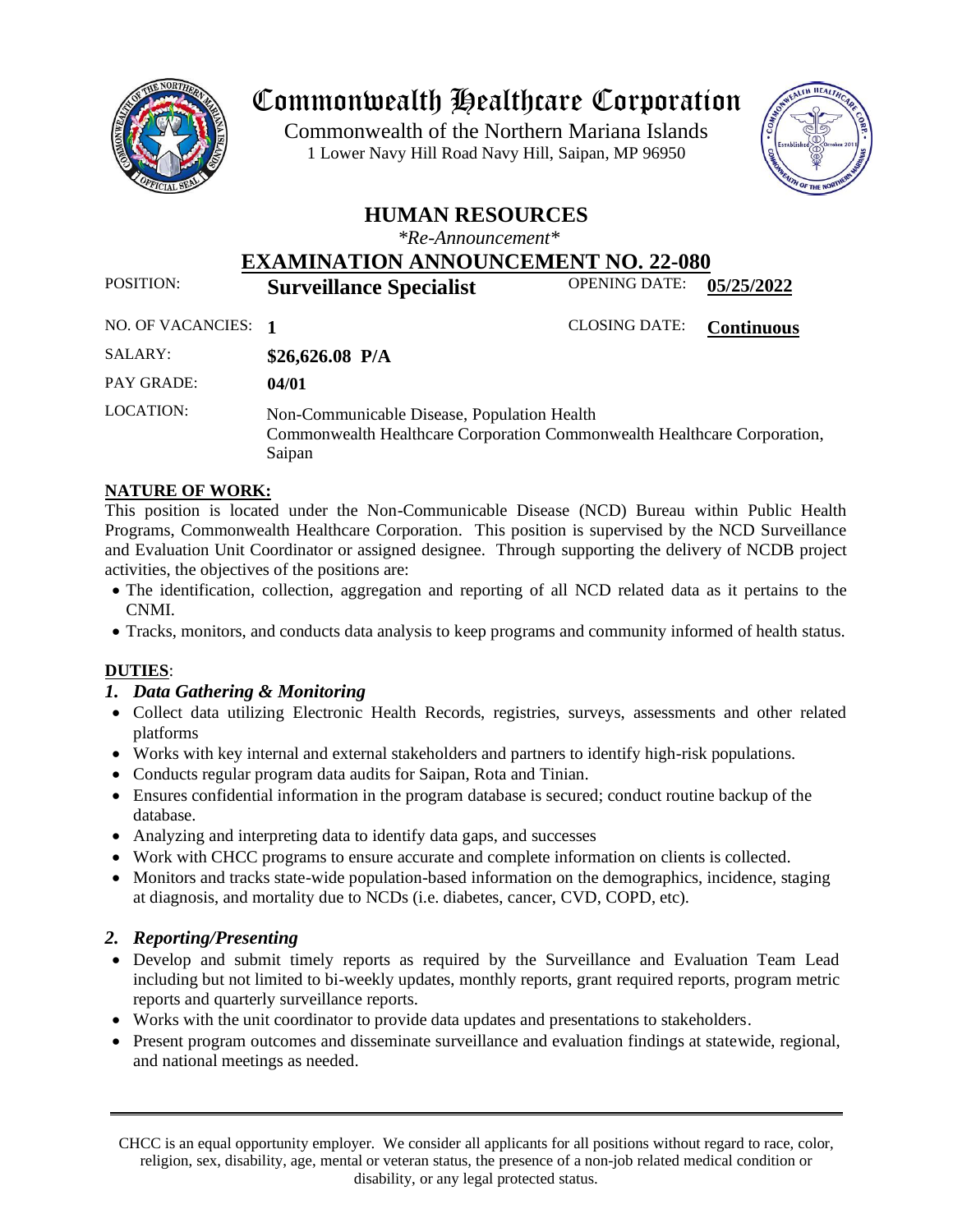# *3. General*

- Participate in and support all pertinent health education/promotion workshops, outreach clinics, training, conference, and seminars (on island, inter-island and outside of the CNMI) to augment knowledge and skills.
- Support training activities with emphasis on monitoring and measuring performance, implementing lessons learned, enforcing standards, and test scenarios.

### **QUALIFICATION REQUIREMENTS**:

**Education:** Graduation from High School, General Education Development (GED), or Advanced Development Institute (ADI) or equivalent.

**Experience:** Four (4) years of experience using electronic data systems, performing data entry, data gathering and extraction, data mining/cleaning and analysis.

**OTHER:** Must have a valid CNMI Driver's License.

#### **KNOWLEDGE:**

- Clerical Knowledge of administrative and clerical procedures and systems such as word processing, managing files and records, stenography and transcription, designing forms, and other office procedures and terminology.
- Customer and Personal Service Knowledge of principles and processes for providing customer and personal services. This includes customer needs assessment, meeting quality standards for services, and evaluation of customer satisfaction.
- English Language Knowledge of the structure and content of the English language including the meaning and spelling of words, rules of composition, and grammar.
- Use of Microsoft Office and google docs- must be proficient in Microsoft Excel most especially.

#### **SKILLS:**

- Active Learning Understanding the implications of new information for both current and future problem-solving and decision-making.
- Active Listening Giving full attention to what other people are saying, taking time to understand the points being made, asking questions as appropriate, and not interrupting at inappropriate times.
- Critical Thinking Using logic and reasoning to identify the strengths and weaknesses of alternative solutions, conclusions or approaches to problems.
- Speaking Talking to others to convey information effectively.
- Writing Communicating effectively in writing as appropriate for the needs of the audience.
- Systems Analysis-— Determining how a system should work and how changes in conditions, operations, and the environment will affect outcomes.

#### **ABILITIES:**

- Inductive Reasoning The ability to combine pieces of information to form general rules or conclusions (includes finding a relationship among seemingly unrelated events).
- Oral Comprehension The ability to listen to and understand information and ideas presented through spoken words and sentences. See more occupations related to this ability.
- Oral Expression The ability to communicate information and ideas in speaking so others will understand.
- Problem Sensitivity The ability to tell when something is wrong or is likely to go wrong. It does not involve solving the problem, only recognizing there is a problem.
- Written Comprehension The ability to read and understand information and ideas presented in writing.

CHCC is an equal opportunity employer. We consider all applicants for all positions without regard to race, color, religion, sex, disability, age, mental or veteran status, the presence of a non-job related medical condition or disability, or any legal protected status.